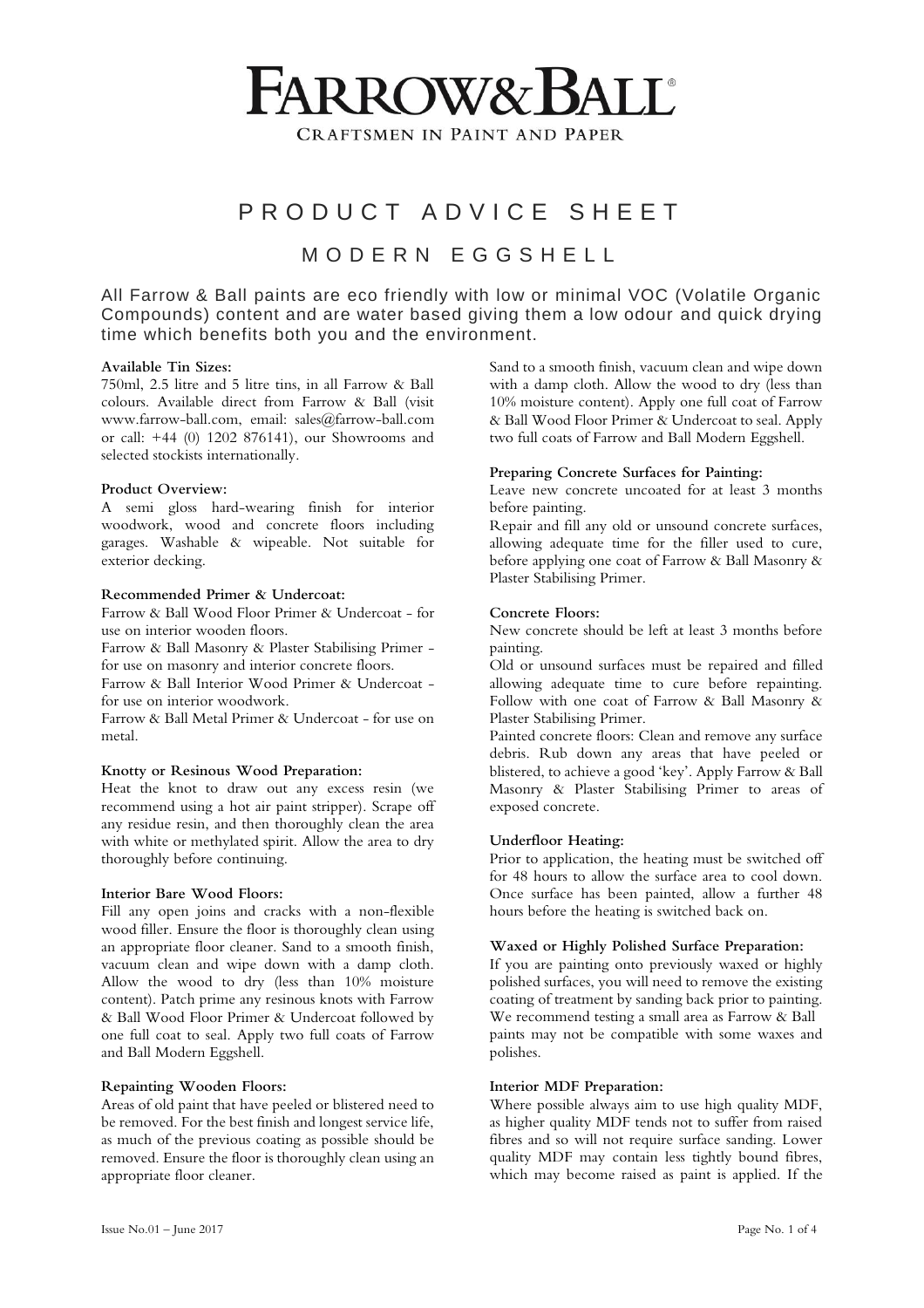fibres do become raised, lightly sand the surface between coats to ensure a smooth finish.

Lightly sand the edges of the MDF to provide a sound surface and to reduce paint absorption.

Apply one coat of Farrow & Ball Wood Floor Primer & Undercoat, in the correct colour tone for your top coat and allowing a minimum of 4 hours drying time between coats.

Apply two coats of your chosen Farrow & Ball finish, allowing the correct drying time between coats.

#### **New and Unpainted Interior Wood (Not Floors) Preparation:**

Ensure all surfaces are sound, clean, dry and free from dirt, grease and other contamination.

Fill any cracks, holes and open joints with an appropriate filler.

To improve the paint's adhesion, lightly sand the surface.

Patch prime any knotty or resinous areas with

Farrow & Ball Wood Knot & Resin Blocking Primer. Apply a diluted coat of Farrow & Ball Interior Wood Primer & Undercoat (20 % water) in the correct colour tone for your top coat, followed by one full (undiluted) coat. Allow a minimum of 4 hours drying time between coats.

Apply two coats of your chosen Farrow & Ball finish, allowing the correct drying time between coats.

#### **Previously Painted Interior Wood (Not Floors) Preparation:**

Ensure all surfaces are sound, clean, dry and free from dirt, grease and other contamination.

Remove any areas of old paint which are peeling or blistering as flaking or peeling can occur if you paint over weak paint layers.

Blend and 'feather' the edges of areas of old paint, as this helps to smooth out the surface.

Fill any cracks, holes and open joints with an appropriate filler.

Lightly sand the surface to improve paint adhesion.

Patch prime any bare knotty or resinous areas with Farrow & Ball Wood Knot & Resin Blocking Primer. Apply one coat of Farrow & Ball Interior Wood Primer & Undercoat, in the correct colour tone for your top coat (and allowing a minimum of 4 hours drying time between coats). Then apply two coats of your chosen Farrow & Ball finish, allowing the correct drying time between coats.

#### **Ferrous Metal Preparation:**

Thoroughly clean and degrease new and previously painted metal surfaces.

Remove any weak paint and rust back to bare metal.

Apply two coats of Farrow & Ball Metal Primer & Undercoat, in the correct colour tone for your top coat, and allow a minimum of 4 hours drying time between coats.

Apply two coats of your chosen Farrow & Ball finish, allowing the correct drying time between coats.

Cast Iron: We recommend that a specialist primer is applied to Cast Iron surfaces prior to painting as waterbased primers may lead to flash rusting.

#### **Non-Ferrous Metal Preparation:**

Thoroughly clean and degrease new and previously painted metal surfaces.

Remove any weak paint and lightly sand surface to improve adhesion of your primer & undercoat.

Apply two coats of Farrow & Ball Metal Primer & Undercoat, in the correct colour tone for your top coat, and allow a minimum of 4 hours drying time. Apply two coats of your chosen Farrow & Ball finish, allowing the correct drying time between coats.

#### **Galvanised Metal Preparation:**

Treat all surfaces with an Etch Primer or Mordant Solution, ensuring any excess product is removed before you begin painting.

Apply two coats of Farrow & Ball Metal Primer & Undercoat, in the correct colour tone for your top coat, and allow a minimum of 4 hours drying time.

Apply two coats of your chosen Farrow & Ball finish, allowing the correct drying time between coats.

#### **Radiator Preparation:**

This product is suitable for painting conventional hot water filled radiators in which the water temperature doesn't exceed more than 60° C. We do not recommend using this product to paint steam filled radiators which operate at a much higher temperature. Ensure the radiator is turned off and has cooled before you begin painting it.

Thoroughly clean and degrease new or previously painted radiator surfaces.

Remove any weak paint and rust back to the original surface.

Apply two coats of Farrow & Ball Metal Primer & Undercoat, in the correct colour tone for your top coat and allowing a minimum of 4 hours drying time between coats.

Apply two coats of your chosen Farrow & Ball finish, allowing the correct drying time between coats.

Cast Iron Radiators: We recommend that a specialist primer is applied to Cast Iron surfaces prior to painting as water-based primers may lead to flash rusting.

#### **How to Apply Paint to Trim by Brush:**

By 'trim' we mean: skirting boards, picture rails, dado rails, doors, door frames and architraves, interior window sills and window frames (providing they aren't plastic).

Farrow & Ball paints are water borne, and unlike solvent borne paints, water borne paint is more resistant to sagging and you will achieve the best finish by painting a thicker coat.

For best results use a quality fine-tipped synthetic bristled paint brush (e.g. Farrow & Ball Paint Brush).

Load the brush well and apply a generous first coat.

Brushing first in a vertical direction then in a horizontal direction until an even coating has been applied.

Finish by 'laying off' the paint in one direction using light pressure, with the brush held at an angle of approximately 30°. Do not "overwork" the paint or attempt to brush it out in thin even coats as you would a traditional solvent borne paint as this may create excess brush marks.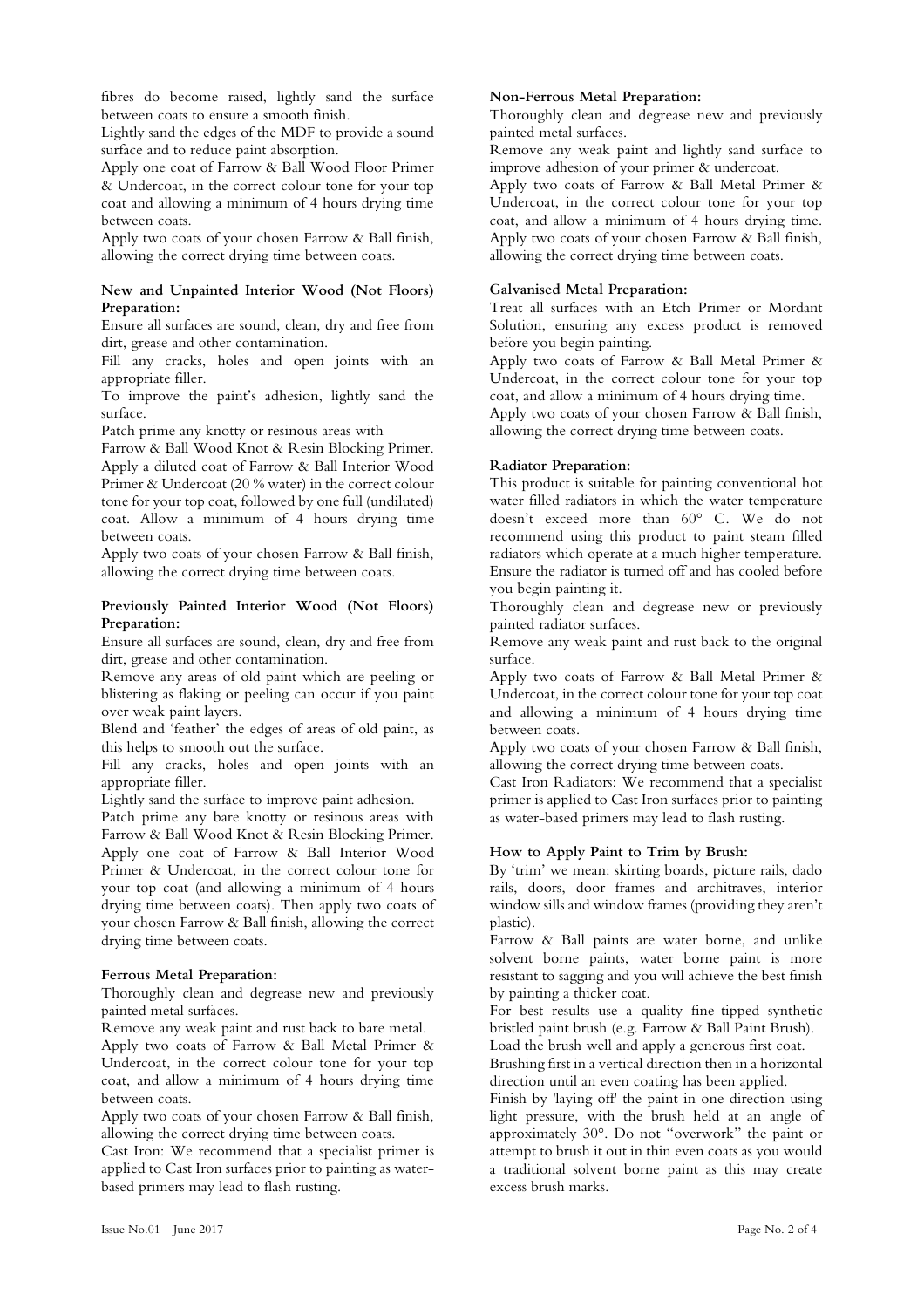Allow to dry completely (for a minimum of 4 hours) before applying a second coat following the same technique as before.

#### **How to Apply Paint to Trim by Roller:**

By 'trim' we mean: skirting boards, picture rails, dado rails, doors, door frames and architraves, interior window sills and window frames (providing they aren't plastic).

This paint finish can also be applied using a Medium Pile Woven Polyester Roller. This will provide a good finish with minimal stippling and is a quick method of application. However, where an optimum finish is required, we would recommend brush application using a Farrow & Ball fine-tipped, synthetic bristled brush**.**

#### **Spray Settings:**

Airless Spraying - Good results can be achieved by the set up of 18 thou (457µm) 65° angle tip using a pressure of between 2500 - 2700 psi (172 - 186 bar). Refer to separate spraying advice sheet for further details.

HVLP Spraying – Depending on the apparatus used, the paint may need to be diluted with water by up to 30%. Experiment with air control valve, material flow adjustment, fan size and spray pattern settings on a piece of cardboard or an inconspicuous area until a satisfactory finish is achieved.

Apply several thin coats, allowing each coat to dry fully before applying the next one.

#### **Other Product Applications:**

If you wish to use Farrow & Ball products for any applications which are not featured here, please contact Customer Services for advice on  $+44$  (0) 1202 876141 or email customer.services@farrow-ball.com. Please note that calls may be recorded for training purposes.

#### **Application Information:**

Do not paint in temperatures below 10°C or excessive heat above 30°C.

| Coverage   | Drying     | Typical | Sheen           | Recommended |
|------------|------------|---------|-----------------|-------------|
| $(m^2/l)$  | Time       | Recoat  | Level           | Number      |
|            | (hours)    | Time    | $(% \; \alpha)$ | of Coats    |
|            |            | (hours) | $60^{\circ}$    |             |
| Up to $12$ | Dry in $2$ | $Re-$   | 40              | $2\star$    |
|            | hours      | coat    |                 |             |
|            |            | after 4 |                 |             |
|            |            | hours   |                 |             |

\*Darker/stronger colours may require additional coats. Please note: The drying and Recoat times provided are based on applying paint in normal conditions - drying times may be longer in cooler and/or higher humidity environments.

Darker colours may take longer to dry.

Allow 24 hours for normal use and 14 days before placing or moving heavy items (such as furniture or vehicles) on to the surface.

Allow a minimum of 14 days before applying over solvent based coatings.

#### **Colour Accuracy:**

Check for colour accuracy prior to use as Farrow & Ball will not be liable for decorating costs caused as a result of an incorrect colour being applied.

When more than one tin of the same colour is to be used ensure that batch numbers are identical or intermix before use. Stir thoroughly before use.

#### **Water Contact:**

To extend the service life of this interior finish, standing surface water should not be allowed to pool on horizontal surfaces.

#### **Cleaning:**

Modern Eggshell is washable & wipeable. Wipe gently with a soft damp cloth or sponge.

#### **Clean Up:**

Clean brushes / rollers with warm soapy water.

#### **Storage Advice:**

This product is water based and must be protected from frost and extreme temperatures. Use within 6 months of purchase. We accept no responsibility for the deterioration of contents or packaging after this date.

#### **Formulation:**

A water based paint made using a blend of acrylic and polyurethane binders.

#### **Environmental & Disposal Advice:**

Do not empty into drains or watercourses. Dispose of contents/container to waste disposal site in accordance with local/national regulations. Contact the local Environmental Department for disposal instructions. Metal containers may be recycled.

#### **VOC Content Information:**

EU limit value for this product (cat. A/[i]): 140g/l (2010). This product contains max 3g/l VOC.

#### **Lead Advice:**

Special precautions should be taken during surface preparation of pre-1960s paint surfaces as they may contain harmful lead.

#### **Spray Settings:**

Airless Spraying – Good results can be achieved by the set up of 18 thou (457µm) 65° angle tip using a pressure of between 2400 – 2700 psi (165 - 186 bar). Refer to separate spraying advice sheet for further details.

HVLP Spraying – Depending on the apparatus used, the paint may need to be diluted with water by up to 30%. Experiment with air control valve, material flow adjustment, fan size and spray pattern settings on a piece of cardboard or an inconspicuous area until a satisfactory finish is achieved.

Apply several thin coats, allowing each coat to dry fully before applying the next one.